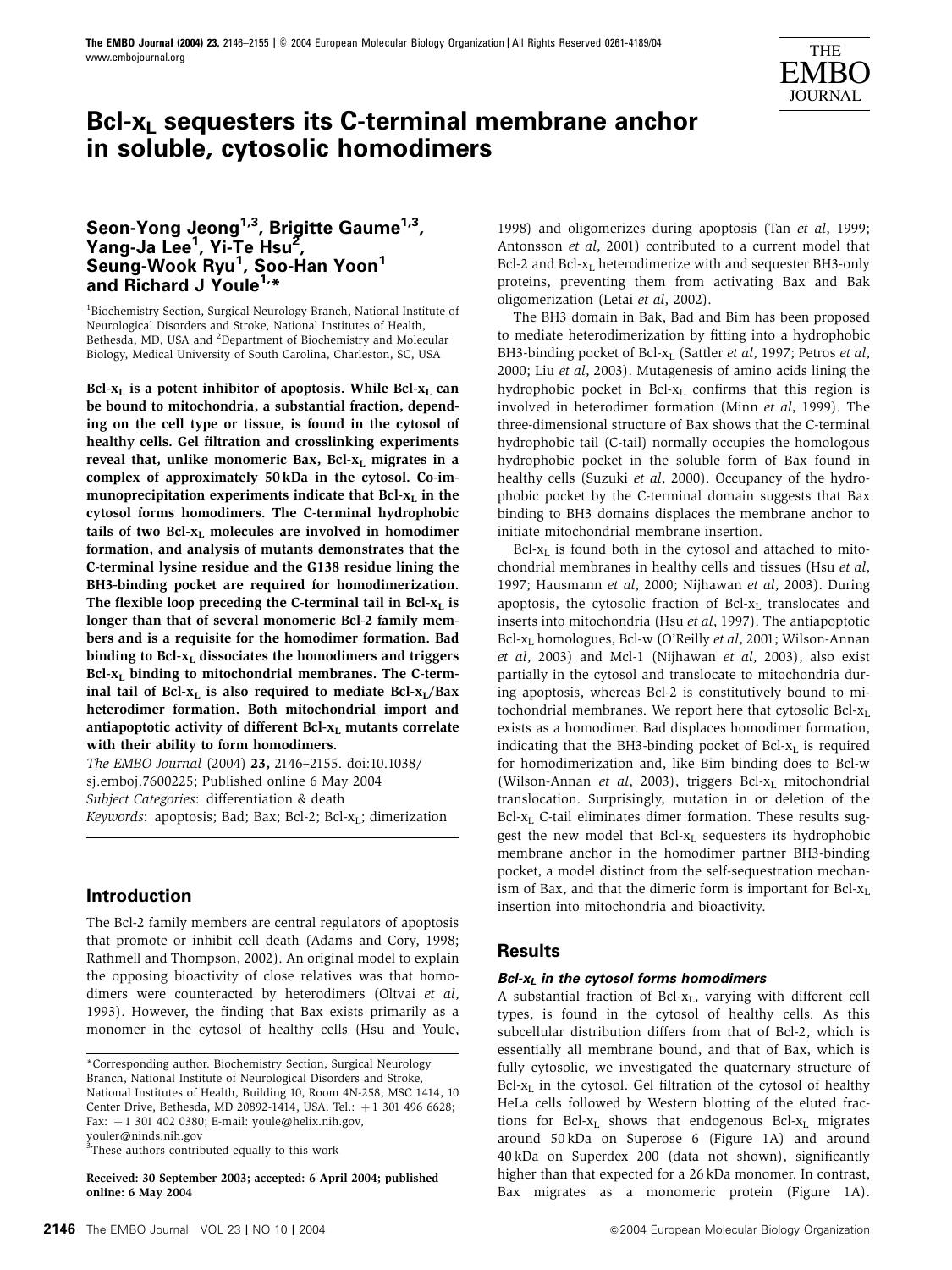

Figure 1 Cytosolic Bcl- $x_L$  is a homodimer. (A) Determination of endogenous cytosolic Bcl- $x_L$  and Bax quaternary structure by gel filtration. The cytosol fraction (S-100) isolated from HeLa cells was loaded onto a Superose 6 column previously calibrated with proteins of known molecular weight (aldolase: 158 kDa, albumin: 67 kDa and chymotrypsinogen A: 25 kDa). The fractions were collected and analyzed for Bcl-xL and Bax by Western blotting with anti-Bcl-xL L19 and anti-Bax 2D2 antibodies. While Bax was eluted below the 25 kDa marker as expected, Bcl-xL was found at a higher molecular weight. (B) Crosslinking of endogenous cytosolic  $Bcl-x<sub>L</sub>$  in Cos-7 and HeLa cells. The cytosol fractions from healthy Cos-7 and HeLa cells were treated with 1 mM BMH (Pierce) and incubated for 1 h at room temperature. Aliquots were applied to SDS–PAGE and analyzed for Bcl- $x_L$  and Bax by Western blotting with anti-Bcl- $x_L$  L19 and anti-Bax 2D2 antibodies. The arrows show monomeric and dimeric sizes of Bcl- $x_L$ . (C) Co-IP of human Bcl- $x_L$ and mouse Bcl-x<sub>L</sub>. HeLa cells stably expressing human Bcl-x<sub>L</sub> (hBcl $x_L$ ) were transiently transfected with mouse Bcl- $x_L$  (mBcl- $x_L$ ). Human Bcl-xL was immunoprecipitated from the cytosol fraction  $(S-100)$  of cells by human specific Bcl- $x<sub>L</sub>$  antibody, 4C3. The cytosolic fractions of HeLa cells expressing only human Bcl-xL (lane 1, hBcl-xL) and expressing both human and mouse Bcl-xL (lane 2, hBcl-x<sub>L</sub> + mBcl-x<sub>L</sub>) and the immunoprecipitated sample (lane 3) from cells expressing both human and mouse Bcl- $x_L$  were analyzed by Western blotting with the human specific  $\alpha$ -hBcl- $x_L$  4C3 antibody (top) and the mouse specific Bcl-x<sub>L</sub> antibody  $\alpha$ -mBCL-x<sub>L</sub> 3D3 (bottom). (D) Co-IP of myc-Bcl- $x_L$  and Bcl- $x_L$ . Cos-7 cells were transfected with either Bcl- $x_L$  or myc-Bcl- $x_L$  alone, or with both (ratio, 1:1). Myc-Bcl- $x_L$  was immunoprecipitated from the S-100 by anti-myc 9B11 antibody. The immunoprecipitated samples were analyzed by Western blotting with anti-Bcl-x<sub>L</sub> 4C3 antibody.

Crosslinking of Cos-7 and HeLa cell cytosolic extracts shows that most of the Bcl- $x_L$  migrates as a 52 kDa protein, while no changes in Bax are seen after crosslinking (Figure 1B). Thus, endogenous Bcl- $x_L$  does not appear as a monomer like Bax (Hsu and Youle, 1998) and Bcl-w (Wilson-Annan et al, 2003), but as a higher molecular weight complex in the cytosol.

To determine whether Bcl- $x<sub>L</sub>$  formed homodimers in the cytosol, consistent with the molecular weight of the complex, species-specific anti-Bcl- $x_L$  antibodies (Hsu *et al*, 2003) were used for immunoprecipitation (IP) of human Bcl- $x_L$  from HeLa cells expressing human and mouse Bcl- $x_L$  simultaneously. Figure 1C shows that human Bcl- $x_L$  binds to and co-immunoprecipitates with mouse Bcl-x<sub>L</sub>. Lastly, myctagged Bcl- $x_L$  was found to co-immunoprecipitate with untagged Bcl- $x_L$  (Figure 1D). The co-IP results combined with the gel filtration and crosslinking results indicate that the soluble form of Bcl- $x_L$  exists as a homodimer. Bcl- $x_S$ , an alternative splice form of Bcl- $x_L$ , also has been reported to be a homodimer (Lindenboim et al, 2001).

## **Role of the C-terminal hydrophobic tail and the hydrophobic BH3-binding pocket of Bcl-x<sub>L</sub> in dimer formation**

We examined the domains of Bcl- $x_L$  that could be involved in homodimer formation. Surprisingly, deletion of the C-terminal membrane anchor (C-terminal 21 amino acids) of Bcl-x<sub>L</sub> inhibited co-IP with wild-type (wt) myc-Bcl- $x_L$  (Figure 2A). A very small band of truncated Bcl- $x_L$  could be seen in the coimmunoprecipitate with wt myc-Bcl-x<sub>L</sub>, whereas no truncated Bcl-xL could be found in the co-immunoprecipitate with truncated myc-Bcl- $x_L$ . This indicates that deletion of one Ctail largely, but not completely, eliminates binding and elimination of both tails completely eliminates homodimer formation. Thus, the C-tail is required for the formation of stable homodimers. Detergents influence the oligomerization properties of proteins from the Bcl-2 family and, more specifically,  $Bcl-x<sub>L</sub>$  binding to Bax is stimulated by detergents (Hsu and Youle, 1997). We therefore examined Bcl- $x_L$  homodimer formation in two detergents with differential effects on  $Bcl-x_L/$ Bax heterodimer formation and found that CHAPS did not affect homodimer formation, while Triton X-100 slightly inhibited the binding (Figure 2B).

The C-tails of the monomeric forms of Bax (Suzuki et al, 2000) and Bcl-w (Denisov et al, 2003; Hinds et al, 2003) fit into the hydrophobic BH3-binding pockets homologous to the pocket found in Bcl-x<sub>L</sub> that binds BH3-only proteins. Therefore, we hypothesized that the Bcl-x<sub>L</sub> tails may bind reciprocally into the BH3-binding pockets of the homodimer partner. To test this hypothesis, mutants in the C-terminal tail and BH3-binding pocket were analyzed.

# **Consequences of mutations in the C-terminal**

**hydrophobic tail on dimer formation and on bioactivity** Mutagenesis of the C-tail was used to define the structural requirements for dimer formation and to explore the role of dimer formation in the biological activities of  $Bcl-x<sub>L</sub>$ (Figure 3A). Deletion of the C-terminal two amino acids, RK, significantly decreased homodimer formation and elimination of the four or five C-terminal amino acids completely eliminated homodimer formation (Figure 3B). This indicated some contribution of the two positively charged C-terminal amino acids and partial involvement of the next two, FS, residues. Consistent with this, an AAAAA C-terminal substitution mutant was less active in dimerization than either the  $\Delta$ 2C mutant or an AAARK mutant (Figure 3B). However, deleting the third, fourth and fifth residues ( $\Delta$ LFS) or substituting them for alanine (AAARK) alone did not greatly decrease dimer formation. Interestingly, the AAAAK and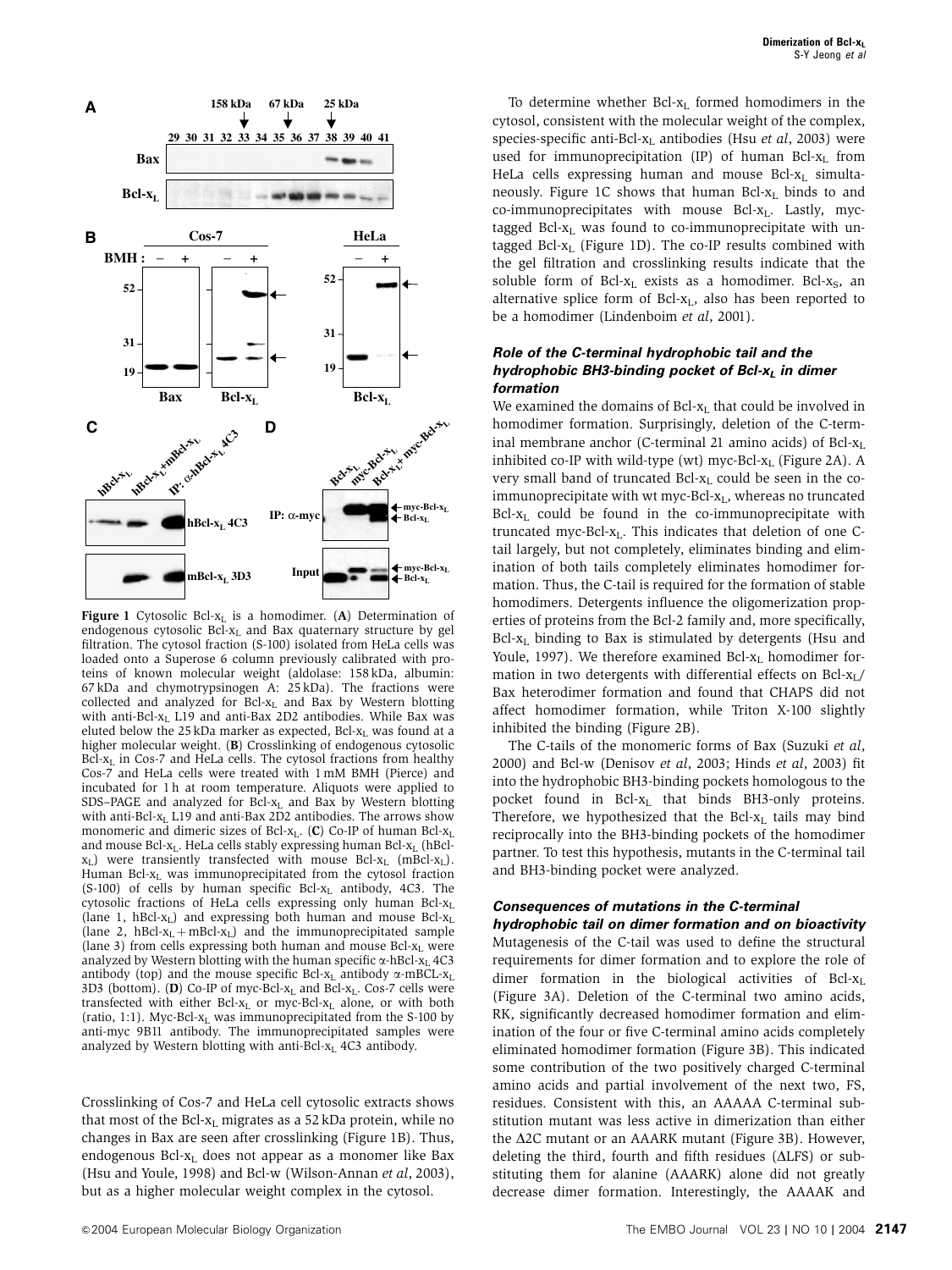AAARK mutants formed dimers significantly better than the AAARA mutant, showing again the critical role of the Cterminal lysine residue in dimer formation.

We examined the biological activity of this series of mutants and found that apoptosis inhibition activity correlated with the ability to form dimers (Figure 3C, Table I). We



Figure 2 The BH3-binding pocket and the C-terminal hydrophobic anchor of Bcl-xL mediate homodimer formation. (A) Co-IP of myc-Bcl-x<sub>L</sub> and Bcl-x<sub>L</sub>. Cos-7 cells were co-transfected with full-length (wt) and the C-tail truncated form  $(AC)$  of Bcl- $x<sub>L</sub>$  or myc-tagged Bcl $x_L$  as indicated and incubated for 16 h. Myc-tagged Bcl- $x_L$  was immunoprecipitated from the cytosol fraction (S-100) of cells by the anti-myc antibody. The immunoprecipitated products and the input were visualized by Western blotting with antibodies against myc and Bcl-x<sub>L</sub>. (B) Detergent effects on Bcl-x<sub>L</sub> dimer formation. Cos-7 cells were co-transfected with Bcl- $x_L$  and myc-tagged Bcl- $x_L$ and cultured for 16 h. Myc-tagged Bcl- $x_L$  was immunoprecipitated from S-100 by the anti-myc antibody in the absence or presence of detergent (1% final concentration) as indicated. The immunoprecipitated products and the input were visualized by Western blotting with antibodies against myc and Bcl-xL.

| <b>Table I</b> Summary of results for Bcl- $x_L$ mutagenesis |
|--------------------------------------------------------------|
|--------------------------------------------------------------|

also explored mitochondrial import of these mutants because some of the same amino acids that have been shown previously to be important for mitochondrial targeting (Kaufmann et al, 2003) are important for dimer formation. Native Bcl-x<sub>L</sub> fails to import efficiently into healthy HeLa cell mitochondria (see Figure 5B), but does insert into mitochondria isolated from early-stage apoptotic HeLa cells (Figure 3D). However, all the Bcl- $x_L$  mutants unable to dimerize ( $\Delta$ 4C,  $\Delta$ 5C, AAAAA) were also unable to be imported into isolated mitochondria in this in vitro system (Figure 3D). While the  $\Delta L$  and  $\Delta S$  mutants were able to insert into the membrane as assessed by alkali treatment of the mitochondrial pellet following the import experiment, the other mutants,  $\Delta$ 2C,  $\Delta$ LFS, AAARK, AAAAK, and AAARA, weakly inserted into the membrane even though they form dimers (Figure 3D). The C-terminal tail contains all the information for the mitochondrial targeting as GFP fused at the C-terminus to the 39 C-terminal amino acids of Bcl- $x_L$ inserts efficiently into membranes (Figure 3E). Two of the Ctail mutations directly affect insertion as fusion of GFP with the AAARK mutant tail was less efficient than the wt tail and GFP fused to the tail lacking the last four amino acids was even less active (Figure 3E). This correlates with a previous report that the presence of basic amino acids in the C-tail is required for  $Bcl-x<sub>L</sub>$  to the mitochondrial targeting membrane (Kaufmann et al, 2003). Those results indicate a more stringent requirement of the C-tail integrity for mitochondrial import than for dimer formation. It is nonetheless noteworthy that all the mutants unable to dimerize were also unable to be imported into mitochondria and lost the ability to protect against induced cell death.

## **Mutations in the BH3-binding pocket of Bcl-x<sub>L</sub> correlate dimer formation with mitochondrial import and bioactivity**

To investigate the involvement of the BH3-binding pocket in the homodimerization of  $Bcl-x<sub>L</sub>$ , we constructed mutations in two amino acids, G138A and Y101K, lining the BH3-binding pocket (Sattler et al, 1997) that have been reported to inhibit  $Bcl-x<sub>L</sub>$  binding to Bax. We found that the Y101K mutant retained homodimerization activity, membrane insertion activity and antiapoptotic bioactivity, whereas the G138A

| $Bcl-xL$           | Sequence                    | Antiapoptosis            | Homodimer | Import         |
|--------------------|-----------------------------|--------------------------|-----------|----------------|
| wt                 | GVVLLGSLFSRK <sup>233</sup> | $+ + + + + +$            | $+ + + +$ | $+ + +$        |
| C-tail mutants     |                             |                          |           |                |
| $\Delta 2C$        | GVVLLGSLFS--                | $+ + +$                  | $+ +$     | $+$            |
| $\Delta 4C$        | GVVLLGSL----                |                          |           |                |
| $\Delta$ 5C        | $GVVLLGS---$                |                          |           |                |
| ΔL                 | GVVLLGS-FSRK                | $+ + + +$                | $+ + + +$ | $+ + +$        |
| $\Delta S$         | GVVLLGSLF-RK                | $+ + + + + +$            | $+ + + +$ | $+ + +$        |
| $\triangle$ LFS    | GVVLLGS---RK                | $+ + +$                  | $+ + + +$ | $+$            |
| AAARK              | <b>GVVLLGSAAARK</b>         | $+ + + + + +$            | $+ + + +$ | $^{+}$         |
| AAAAK              | GVVLLGSAAAAK                | $+ + + +$                | $+ + + +$ | $\overline{+}$ |
| AAARA              | GVVLLGSAAARA                | $^{+}$                   | $+ +$     | $+$            |
| AAAAA              | GVVLLGSAAAAA                | $\overline{\phantom{0}}$ |           |                |
| BH3-pocket mutants |                             |                          |           |                |
| Y101K              |                             | $+ + +$                  | $+ + + +$ | $+ + +$        |
| G138A              |                             |                          | 土         |                |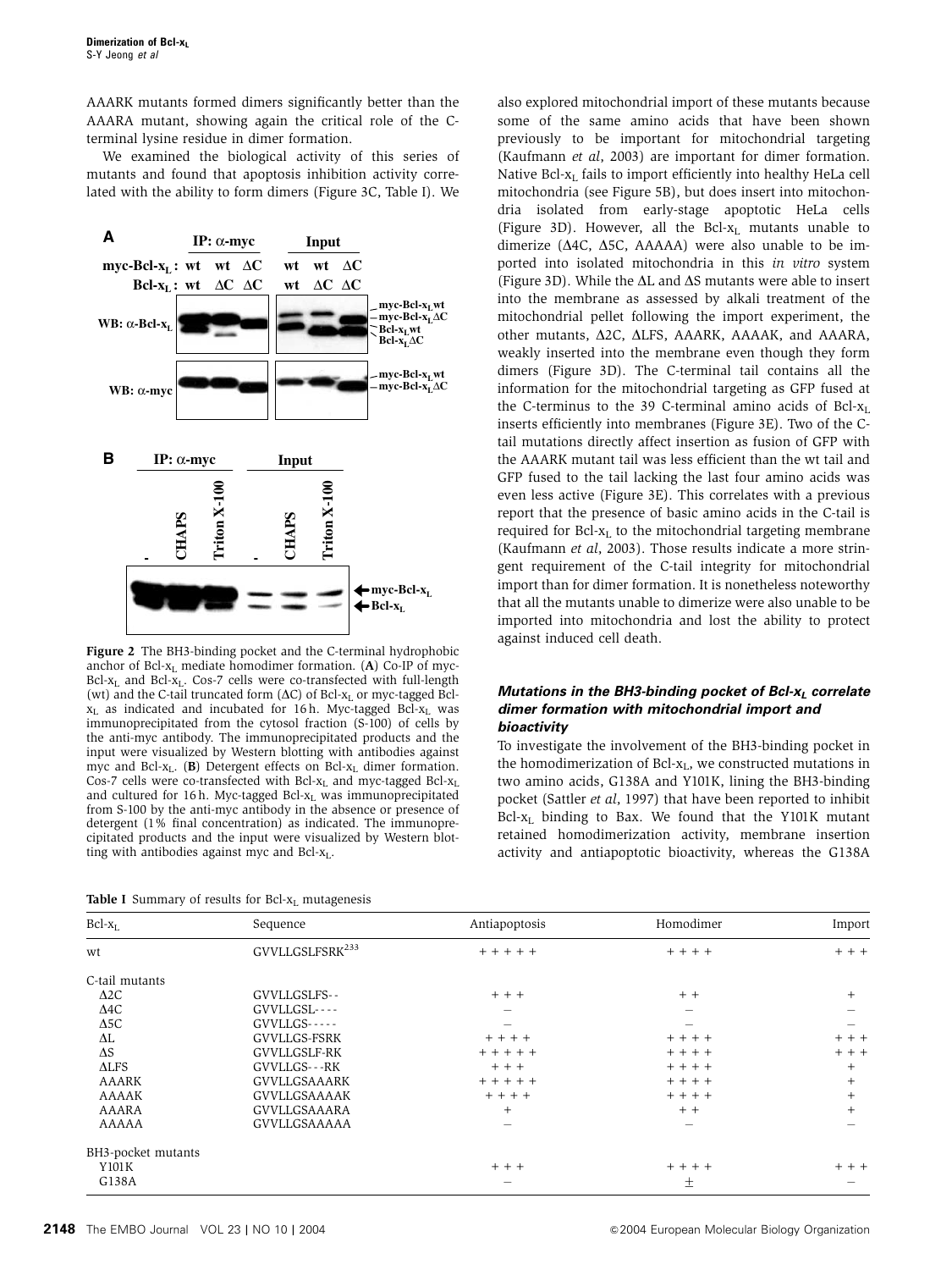

Figure 3 Antiapoptotic activity of Bcl-x<sub>L</sub> mutants correlates with their ability to form homodimers. (A) Schematic structure of human Bcl-x<sub>L</sub> and a C-terminal sequence representation of the different mutants of Bcl- $x_L$  studied. (B) Co-IP of myc-Bcl- $x_L$  mutants and the same untagged Bcl-x<sub>L</sub> mutants. Cos-7 cells were co-transfected with each myc-Bcl-x<sub>L</sub> and Bcl-x<sub>L</sub> mutant (ratio, 1:1). Myc-Bcl-x<sub>L</sub> was immunoprecipitated from the cytosol fraction (S-100) of cells by anti-myc antibody. The immunoprecipitated samples were analyzed by Western blotting with anti-Bcl- $x<sub>L</sub>$ 4C3 antibodies. (C) Viability assays of wt Bcl-x<sub>L</sub> and Bcl-x<sub>L</sub> mutants. Jurkat cells were co-transfected with YFP-Bcl-x<sub>L</sub> constructs and Bax (ratio, 1:2) and incubated for 12 h and treated with 100  $\mu$ M etoposide for 6 h. The amount of apoptosis among YFP-expressing cells was measured by Annexin V binding. The numbers in the figures are percentages of apoptotic cells among transfectants. (D) Only mutants capable of homodimer formation are imported into the mitochondria in vitro. Radiolabeled wt Bcl-x<sub>L</sub> and each of the C-tail mutants were incubated separately with mitochondria isolated from early-stage apoptotic HeLa cells for 15 min at  $37^{\circ}$ C. The analysis of one half of the samples shows the imported proteins (recovered in the mitochondrial pellet: P) compared to the nonimported proteins (remaining in the supernatant: S). The membrane insertion of the imported proteins was assessed by alkali  $(Na_2CO_3)$  treatment of the second half. Samples were analyzed by SDS–PAGE and fluorography.  $(E)$  The insertion into the mitochondrial membrane is impaired by mutations in the C-terminal tail of Bcl-x<sub>L</sub>. The C-loop and Cterminal tail of wt Bcl-x<sub>L</sub> (C-terminal 39 amino acids) and the same regions in mutants (AAARK and  $\Delta$ 4C) were fused to the C-terminus of GFP, used as a reporter protein. The radiolabeled fusion proteins were incubated separately with mitochondria isolated from early-stage apoptotic HeLa cells, and the import experiments were performed as described in Figure 3D.

mutant lacked all the three activities (see Supplementary Data (Sedlak et al, 1995)). Thus, in contrast to their ability to heterodimerize with Bax, the ability of the Bcl- $x_L$  mutants in the BH3-binding pocket to homodimerize correlates with the ability to insert into the mitochondrial membrane and with bioactivity. However, the G138A mutation occurs in the  $\alpha$ -6 helix that may be directly involved in membrane insertion. Thus, the mutation may directly inhibit membrane insertion independently of the effect on dimer formation.

## **The length of C-terminal flexible loop in Bcl-x<sub>1</sub> is critical for dimer formation and bioactivity**

While the related Bcl-2 family members Bcl-w and Bax have been found to exist as monomers in the cytosol, the Bcl- $x_L$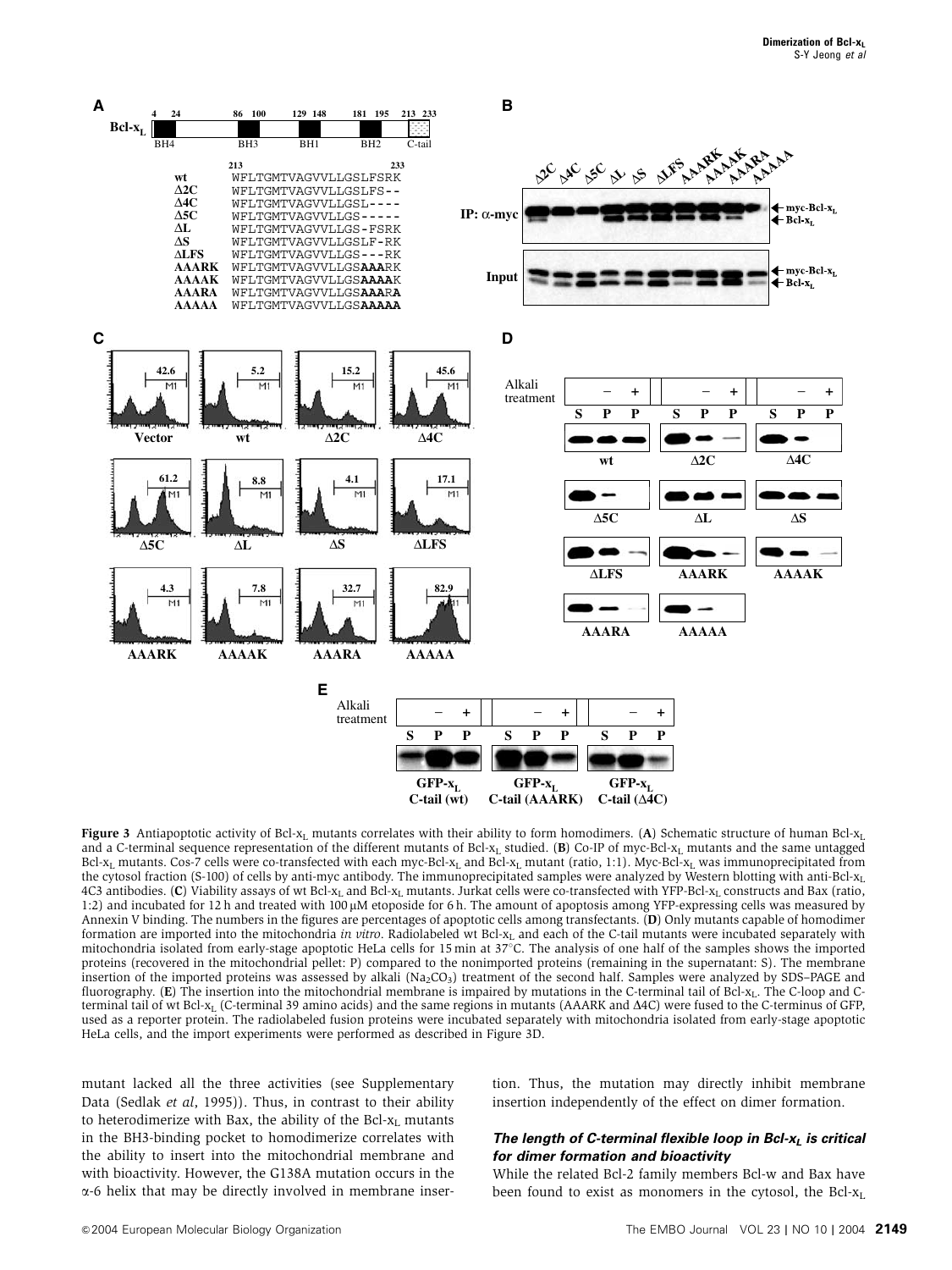conformation seems to favor homodimerization. However,  $Bcl-x<sub>L</sub>$  may also be able to form monomers as the gel filtration profile shows that the protein migrates asymmetrically to the right of the peak (Figure 1A). Bax has a five-amino-acid loop and Bcl-w has a six-amino-acid flexible loop (C-loop) prior to the C-tail, whereas  $Bcl-x_L$  has an 18-amino-acid linker (Figure 4A). This extra length may allow the C-tail of  $Bcl-x<sub>L</sub>$  to fit across into the dimer partner BH3-binding pocket. To examine this proposal, we constructed two chimeras by switching the C-loop and C-tail of Bcl- $x_L$  for those of Bcl-w, respectively (Figure 4B). Chimera 1, having a short C-loop, failed to inhibit apoptosis and failed to form dimers, indicating that the C-loop in Bcl- $x_L$  is critical for dimer formation and bioactivity (Figure 4C and D). Chimera 2 retained bioactivity, but failed to form homodimers, suggesting that the C-tail of Bcl-w (37 amino acids), which is longer than that of Bcl-xL (21 amino acids), is not able to fit into the BH3 pocket of Bcl- $x_L$  and may constitutively bind mitochondria. In vitro import experiments and the subcellular localization by confocal microscopy of YFP fusion proteins in living cells demonstrate that chimera 1 does not insert into the mitochondrial membrane (Figure 4E and F). The C-tail of chimera 1 could be sequestered into its own BH3-pocket like Bcl-w and thereby locate to the cytosol. Chimera 2 inserted into the mitochondrial membrane in vitro and the yellow fluorescence protein (YFP)-tagged version was predominantly bound to mitochondria in cells, consistent with the hypothesis that its constitutive mitochondrial localization mediates bioactivity.

## **Bad triggers Bcl-xL to the mitochondrial membrane in vivo and in vitro by disrupting Bcl-x<sub>L</sub> homodimers**

Although the mitochondrial redistribution of various proapoptotic Bcl-2 proteins is induced by many cell death stimuli, the molecular basis for membrane translocation remains unknown (Cory and Adams, 2002), except in the case of Bcl-w where Bim binding initiates integral membrane insertion (Wilson-Annan et al, 2003). As the proapoptotic Bad protein was shown to bind Bcl- $x_L$  (Petros et al, 2000), we examined the effect of Bad activation on the subcellular localization of  $Bcl-x<sub>L</sub>$ . HeLa cells were separated into cytosolic and mitochondria-containing membrane fractions and the endogenous Bcl-x<sub>L</sub> localization was probed. Overexpression of Bad shifted endogenous Bcl- $x_L$  into the mitochondrial fraction (Figure 5A). Bad can be sequestered in the cytosol by phosphorylation-dependent binding to 14-3-3 (Zha et al, 1996). Upon overexpression of a constitutively active Bad mutant, Bad (S112AS136A), which cannot bind 14-3-3 as the major phosphorylation sites are mutated, endogenous  $Bcl-x<sub>L</sub>$  is completely redistributed to the membrane pellet (Figure 5A). Therefore, Bad expression triggers the relocalization of endogenous  $Bcl-x_L$  to membranes.

As Bad activation and binding provokes the translocation of Bcl- $x_L$  to membranes, we examined the mitochondrial import of Bcl- $x_L$  and Bad in vitro to assess whether any other factor(s) may be required for their translocation. Radiolabeled proteins were synthesized by in vitro transcription and translation using rabbit reticulocyte lysates. As the synthesized proteins do not undergo post-translational modifications such as phosphorylation, and other cytosolic proteins including potential binding partners are absent, this in vitro system provides a convenient tool to study their import in isolation. Bad imported very efficiently into isolated



**Figure 4** The involvement of the Bcl- $x_L$  C-terminal loop in dimer formation and bioactivity. (A) Comparison of the size and sequence of the loop preceding the C-tail (C-loop) among monomeric (Bax and Bcl-w) and the dimeric  $(Bcl-x<sub>L</sub>)$  members of the Bcl-2 family. (B) Schematic representation of Bcl-xL/Bcl-w chimeras. Chimera 1 is made by switching the short loop prior to C-tail of Bcl-w with the long loop of Bcl-x<sub>L</sub>. Chimera 2 is constructed by replacing the C-tail of  $\overline{B}$ cl- $x_L$  with that of Bcl-w. The total amino-acid number of each chimera is shown on the right side.  $(C)$  Viability assays of wt Bcl- $x_L$ , Bcl-w, and chimeras. Jurkat cells were co-transfected with the YFP-Bcl- $x_L$  constructs and Bax (ratio, 1:2) and incubated for 12 h and treated with  $100 \mu$ M etoposide for 6 h. The viability assay experiment was performed as described in Figure 3C. (D) Homodimerization of chimeras. Cos-7 cells were co-transfected with each myc-tagged chimera and chimera as indicated in the figure (ratio, 1:1), and myc-tagged chimera was immunoprecipitated from the cytosol fraction (S-100) of cells by anti-myc antibody. The immunoprecipitated and the input samples were analyzed by Western blotting with anti-Bcl- $x<sub>L</sub>$  4C3 antibodies. (E) Mitochondrial import of chimeras in vitro. Radiolabeled Bcl-w and chimeras were incubated separately with isolated mitochondria isolated from early-stage apoptotic HeLa cells for  $15 \text{ min}$  at  $37^{\circ}$ C and the import experiment was performed as described in Figure 3D. (F) Subcellular localization of Bcl- $x<sub>L</sub>$  chimeras. Cos-7 cells were transfected with plasmids encoding YFP fused to wt Bcl-xL, chimera 1 or chimera 2. After overnight incubation, cells were treated with MitoTracker Red CMXRos. Location of YFP-fusion proteins (green) and mitochondria (red) in cells was visualized by confocal microscopy. Images were overlaid to examine co-localization (yellow) of YFP-fusion protein and mitochondria.

mitochondria (Figure 5B) and appeared to insert into the membrane as the protein remained in the pellet fraction even after alkali extraction. In contrast, the in vitro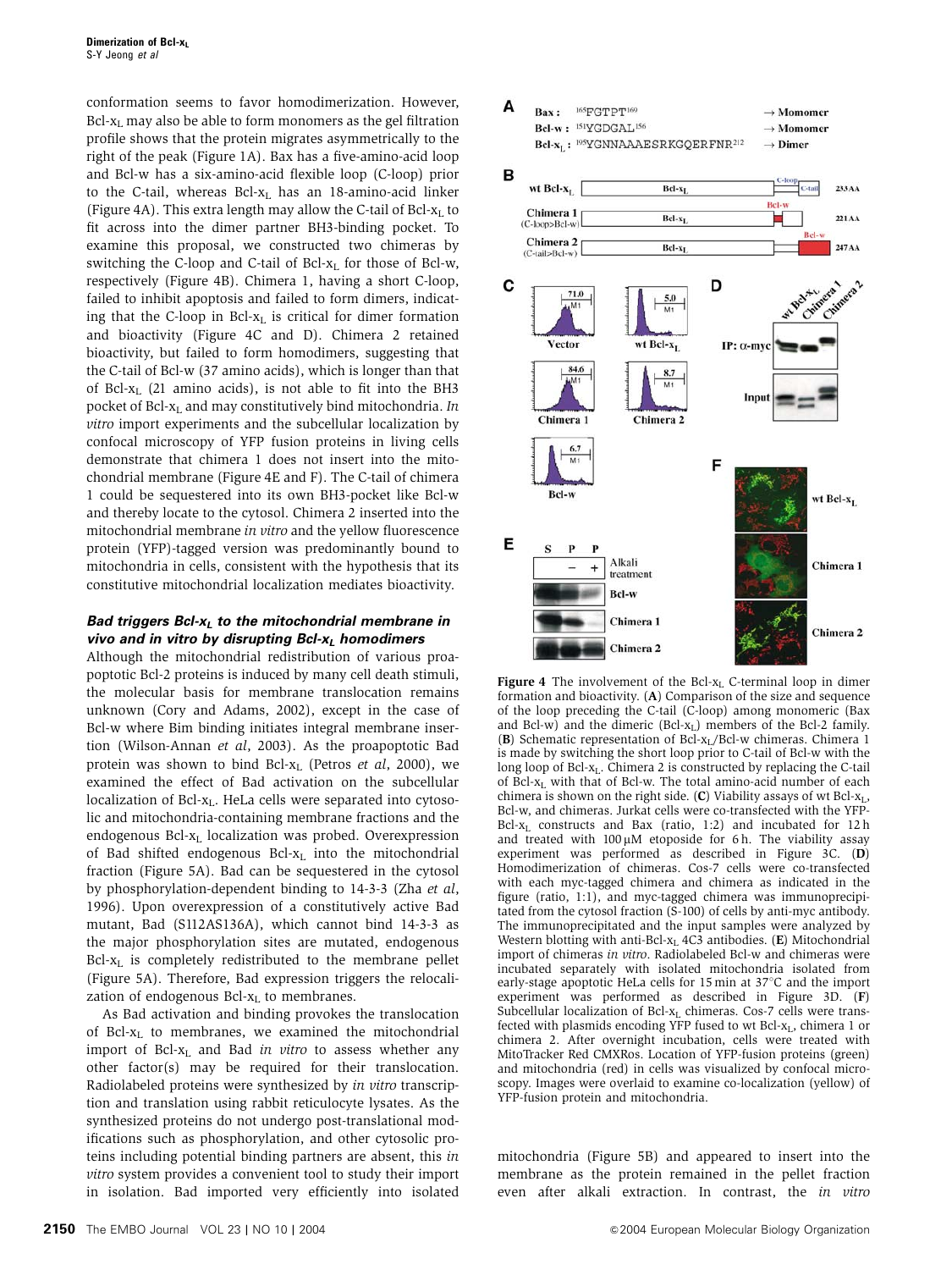

**Figure 5** Bad promotes Bcl- $x_L$  redistribution to the mitochondria and disrupts Bcl- $x_L$  homodimers. (A) Bcl- $x_L$  redistributes from the cytosol to the mitochondria upon overexpression of Bad. HeLa cells were transfected with pcDNA3 vector, mouse Bad or mutant mouse Bad (S112AS136A). The cells were subfractionated as described in Materials and methods, and the cytosolic fraction (C) and the mitochondrial fraction (M) were analyzed by SDS–PAGE and Western blotting for endogenous Bcl- $x_L$ . (B) Bad triggers the translocation and insertion of Bcl-xL into the mitochondria in vitro. Radiolabeled human Bad and Bcl- $x_L$  were incubated separately with mitochondria isolated from healthy HeLa cells for 15 min at 37°C. The import experiment was performed as described in Figure 3D. In the lower panels, Bad was pre-incubated with  $Bcl-x<sub>L</sub>$ for 10 min at 37 $\degree$ C prior to the import experiment. Bcl- $x_L$  (upper band) redistributed mainly to the mitochondrial pellet and became resistant to carbonate extraction upon co-import with Bad. (C) Bad inhibits Bcl-x<sub>L</sub> dimer formation. Myc-Bcl-x<sub>L</sub> and Bcl-x<sub>L</sub> were cotransfected into Cos-7 cells with human Bad or chloramphenicol transferase (CAT). At 16 h after transfection, staurosporine was added into the media to a final concentration of  $1.2 \mu M$  and further incubated for 4 h. The mitochondrial fraction was incubated with 1% Triton X-100 for 20 min on ice. After centrifugation at 12 000 g for 10 min at  $4^{\circ}$ C, the supernatant was used for the co-IP of myc-Bcl $x<sub>L</sub>$  and Bcl- $x<sub>L</sub>$ . After IP with anti-myc antibody in the presence of 1% Triton X-100, the immunoprecipitated samples and the input were analyzed by Western blotting with anti-Bcl- $x_L$  4C3 and anti-Bad antibodies.

synthesized Bcl- $x_L$ , like its in vivo counterpart, was found predominantly in the supernatant and was not integrally inserted into the membrane (Figure 5B). As no cytosolic binding partners are present in these in vitro experiments,  $Bcl-x<sub>L</sub>$  remains in the cytosol probably due to a conformation that hides its mitochondrial targeting sequence. However,  $Bcl-x<sub>L</sub>$  was efficiently imported and became integrally inserted into mitochondria when pre-incubated with Bad prior to the import experiment (Figure 5B).

We examined the dimer status of Bcl- $x_L$  in the membrane fraction early after the induction of apoptosis with and without overexpression of Bad (Figure 5C). Bcl- $x_L$  in the membrane fraction extracted with Triton X-100 was dimeric, although the exact status on membranes remains unclear as the membrane-bound Bcl- $x_L$  could have reformed dimers after extraction. However, upon overexpression of Bad, the membrane-bound Bcl- $x_L$  was not homodimeric (Figure 5C). Bad binds to Bcl- $x_L$  in the BH3-binding pocket (Petros et al, 2000) and prevents dimer formation or dissociates dimers, consistent with the reciprocal C-tail exchange model, as both the C-tail and the BH3-binding pocket appear to be involved in Bcl- $x_L$  homodimer formation. Bad binding to Bcl- $x_L$  triggers mitochondrial binding in cells (Figure 5A), induces deep membrane insertion of Bcl- $x_L$  in vitro (Figure 5B), and dissociates or inhibits Bcl- $x_L$  dimer formation (Figure 5C), linking the dimer status of Bcl-x<sub>L</sub> to mitochondrial association and bioactivity.

## The C-terminal hydrophobic tail of Bcl-x<sub>L</sub> is required **for binding of Bcl-x<sub>L</sub> to Bax**

Although Bcl- $x<sub>L</sub>$  and Bax do not normally bind one another in the cytosol of healthy cells, nonionic detergents such as Triton X-100 will initiate heterodimer formation (Hsu and Youle, 1997). We examined whether the C-tail of Bcl- $x_L$  was involved in this detergent-dependent process. Cos-7 cells were co-transfected with Bax and either full-length wt Bcl $x_L$  or the C-tail truncated form of Bcl- $x_L$  lacking the last 21 amino acids (Bcl- $x_L \Delta C$ ). We performed IP of the cytosol from these cells in the presence of Triton X-100 with the anti-Bax antibody, and then performed Western blotting with the anti-Bax and anti-Bcl- $x_L$  antibodies. In contrast to wt Bcl- $x_L$ , Bcl- $x_L$  $\Delta C$  was not co-immunoprecipitated with Bax (Figure 6A left). To confirm this result, we performed the reciprocal IP experiment. Using the same cell lysates, we immunoprecipitated with the anti-Bcl- $x_L$  4C3 antibody and then performed Western blotting. Again, Bax co-precipitated with wt Bcl- $x_L$ but not with Bcl- $x_L \Delta C$  (Figure 6A right). We reproduced the same results using the 2H12 anti-Bcl-x<sub>L</sub> antibody for IP (data not shown). These results indicate that the C-tail of Bcl-x<sub>L</sub> is essential not only for Bcl- $x_L$  homodimer formation in the absence of detergents but also for the interaction between  $Bcl-x<sub>L</sub>$  and Bax in the presence of detergents. In order to investigate the molecular basis of Bcl- $x_L$  binding to Bax, we constructed several Bcl- $x_L$  C-terminal tail deletion mutants. Five distinct deletion mutants were constructed based on the occurrence of hydrophobic amino-acid residues (Figure 6B). We carried out the IPs with the anti-Bax antibody in the presence of Triton X-100. The removal of up to six amino acids from the C-terminus had no effect on binding, whereas the deletion of nine amino acids largely disrupted the interaction between Bax and Bcl- $x_L$ , indicating that the sequence LLG in Bcl- $x_L$  is critical for heterodimerization (Figure 6B). Fewer residues of the Bcl- $x_L$  tail are required for Bax binding than for Bcl- $x_L$  homodimer formation (Figures 6B and 3B).

## **Exposure of the hydrophobic BH3-binding pocket in Bax activates Bax/Bcl-xL heterodimerization**

The C-tail of Bax is homologous in sequence to that of  $Bcl-x<sub>L</sub>$ and fits into a hydrophobic pocket in Bax, which is comparable in structure to the hydrophobic, BH3-binding pocket in Bcl- $x_L$ . To test whether the Bcl- $x_L$  C-tail was binding to the corresponding pocket in Bax, we deleted the C-tail of Bax to empty the pocket of the Bax tail. Cos-7 cells were co-trans-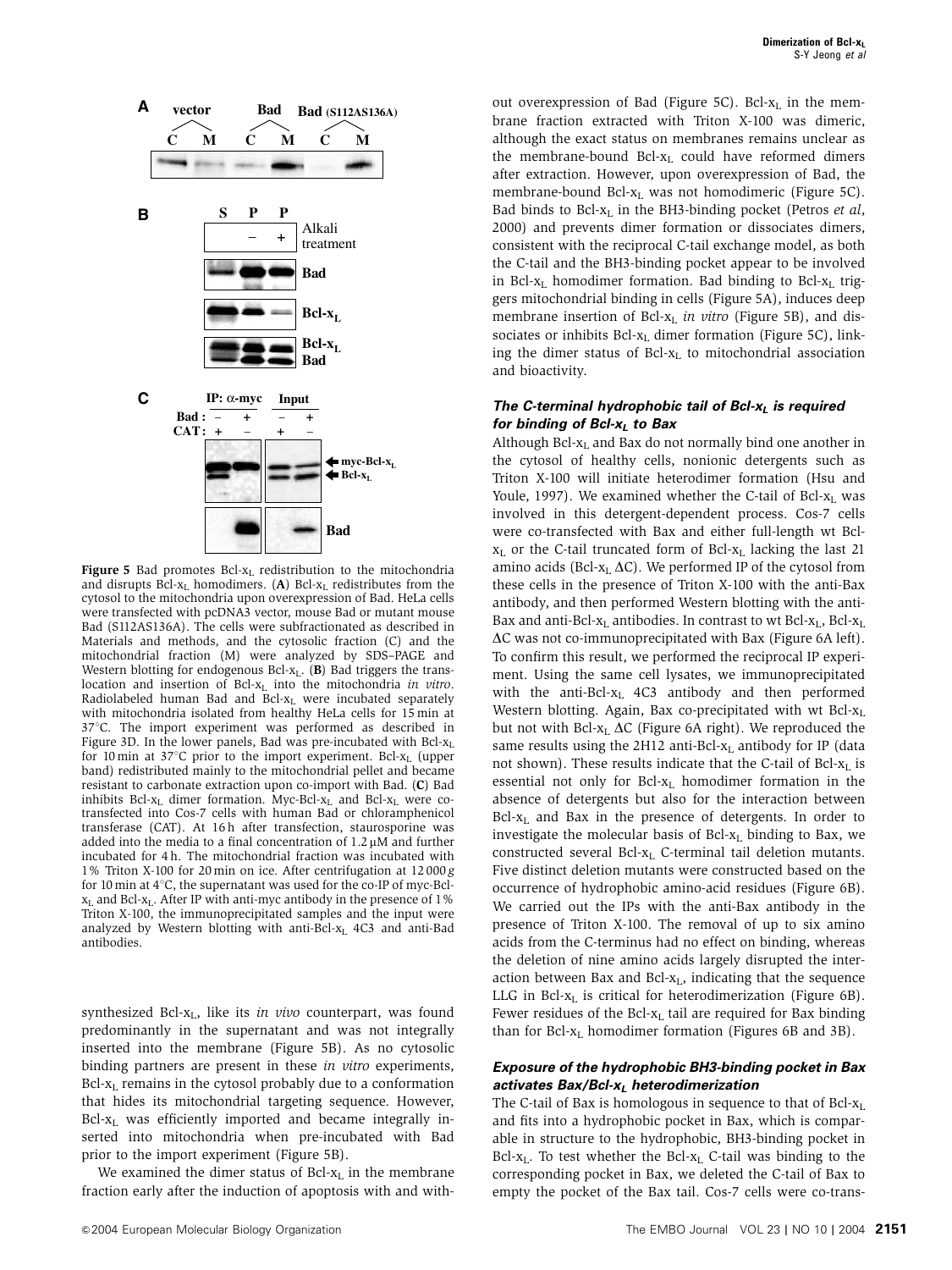

**Figure 6** The C-terminal hydrophobic anchor of Bcl- $x_i$  is required for Bcl-x<sub>L</sub>/Bax heterodimerization. (A) Bax was co-transfected with wt Bcl-x<sub>L</sub> or the C-tail truncated Bcl-x<sub>L</sub> (Bcl-x<sub>L</sub>  $\Delta$ C) into Cos-7 cells. Bax (left) and Bcl-x<sub>L</sub> (right) were immunoprecipitated from the cytosol fraction (S-100) of cells by anti-Bax 1F6 and anti-Bcl- $x_L$  4C3 antibodies, respectively, in the presence of Triton X-100. (B) Co-IP of Bax and Bcl-xL C-tail deletion mutants shown above. Cos-7 cells were co-transfected with Bax and each Bcl-x<sub>L</sub> deletion mutant. Bax was immunoprecipitated from the S-100 by anti-Bax 1F6 antibody in the presence of Triton X-100. The immunoprecipitated samples were analyzed by Western blotting with either anti-Bax 2D2 or anti-Bcl- $x_L$  $2H12$  antibodies. (C) Detergent-dependent Bax/Bcl- $x<sub>L</sub>$  heterodimerization. Full-length Bax (wt Bax) or C-tail truncated Bax (Bax  $\Delta C$ ) was co-transfected with wt Bcl- $x_L$  or the C-tail truncated (Bcl- $x_L \Delta C$ ) in Cos-7 cells. Bax was immunoprecipitated from the S-100 by anti-Bax 1F6 antibody either in the presence or in the absence of Triton X-100. The immunoprecipitated samples were analyzed by Western blotting with anti-Bax 2D2 and anti-Bcl- $x_L$  2H12 antibodies.

fected with wt Bax or Bax  $\Delta C$  lacking the C-terminal 23 amino acids and wt or truncated Bcl- $x_L$ , separately, and the cytosol fractions were immunoprecipitated using an anti-Bax antibody in both the presence and absence of the nonionic detergent Triton X-100. As revealed by Western blotting, wt Bax was co-immunoprecipitated with wt Bcl- $x_L$  only in the presence of detergent (Figure 6C) as reported previously (Hsu and Youle, 1997). We also examined the interaction between the C-tail truncated form of Bax and Bcl- $x_L$ . Surprisingly, Bax  $\Delta C$  was co-immunoprecipitated with wt Bcl-x<sub>L</sub> even in the absence of detergents (Figure 6C). The degree of binding was only slightly increased in the presence of Triton X-100. However, no binding was observed between Bax  $\Delta C$  and Bcl-x<sub>L</sub>  $\Delta C$ . We also found that wt Bcl-x<sub>L</sub> but not Bcl-x<sub>L</sub>  $\Delta C$ would coimmunoprecipitate with truncated Bak (data not shown). These results confirm that the Bcl- $x_L$  C-terminal hydrophobic tail, but not that of Bax, is required for the binding of Bcl- $x_L$  to Bax. These results also indicate that the stimulation of dimer formation by detergent occurs by facilitating or allowing the release of the Bax C-tail from the hydrophobic pocket.

## **Discussion**

 $Bcl-x<sub>L</sub>$  exists partially in the cytosol and partially attached to the mitochondria, and translocates to the mitochondria during apoptosis in primary cells and in several cell lines (Hsu et al, 1997; Hausmann et al, 2000; Nijhawan et al, 2003), although one cell line has been reported to have constitutively mitochondrial-associated Bcl- $x_L$  (Kaufmann et al, 2003). Bcl-w (O'Reilly et al, 2001; Wilson-Annan et al, 2003) and Mcl-1 (Nijhawan et al, 2003) also exist partially in the cytosol and translocate to mitochondria during cell death. Interestingly, Bcl-w binding to Bim (Wilson-Annan et al, 2003) and Bcl- $x_L$  binding to Bad (Figure 5) trigger the mitochondrial translocation step. The Bcl-w structure, like that of Bax, reveals that the C-terminal hydrophobic tail of the protein is located within its own hydrophobic BH3-binding pocket. The binding of the BH3 domain of Bim into this pocket would thereby displace the C-tail from the pocket, allowing its insertion into the mitochondrial membrane. By analogy, the BH3 domain of Bad appears to displace the Cterminal domain of Bcl- $x_L$  to initiate Bcl- $x_L$  insertion into the membrane.

In contrast to Bax (Hsu and Youle, 1998) and Bcl-w (Wilson-Annan et al, 2003) that were found to be monomeric, soluble proteins, we find that  $Bcl-x<sub>L</sub>$  can exist in the cytosol as a homodimer. The mechanism of dimer formation may occur through the exchange of the C-terminal membrane anchor domains bound into the BH3-binding pockets of the reciprocal dimer partner. The C-terminal four amino-acid residues appear to play a crucial role in this docking process, especially the final two charged residues. Evidence that the tails fit into the reciprocal BH3-binding pocket include: (1) the Bax (Suzuki et al, 2000) and Bcl-w (Denisov et al, 2003; Hinds et al, 2003) C-tails occupy this pocket in the monomer form, (2) the Bcl- $x_L$  tails are required for dimer formation, (3) Bad binding to Bcl-x<sub>L</sub> inhibits dimer formation and at least one mutation in the BH3-binding pocket, G138A, prevents dimer formation, (4) the longer loop in Bcl- $x_L$  that could allow for reciprocal C-tail exchange is required for dimer formation and (5) Bcl- $x_L$  binds to Bax in the presence of detergents via the same C-tail, suggesting the capacity of the tail to cross over and engage other Bcl-2 family members. This engagement appears to require the same pocket in Bax normally occupied by the Bax C-tail, because elimination of the Bax tail allows  $Bcl-x<sub>L</sub>$  tail-mediated binding to Bax even in the absence of detergents. Together, these results all suggest the reciprocal Ctail exchange model of homodimer formation. In addition to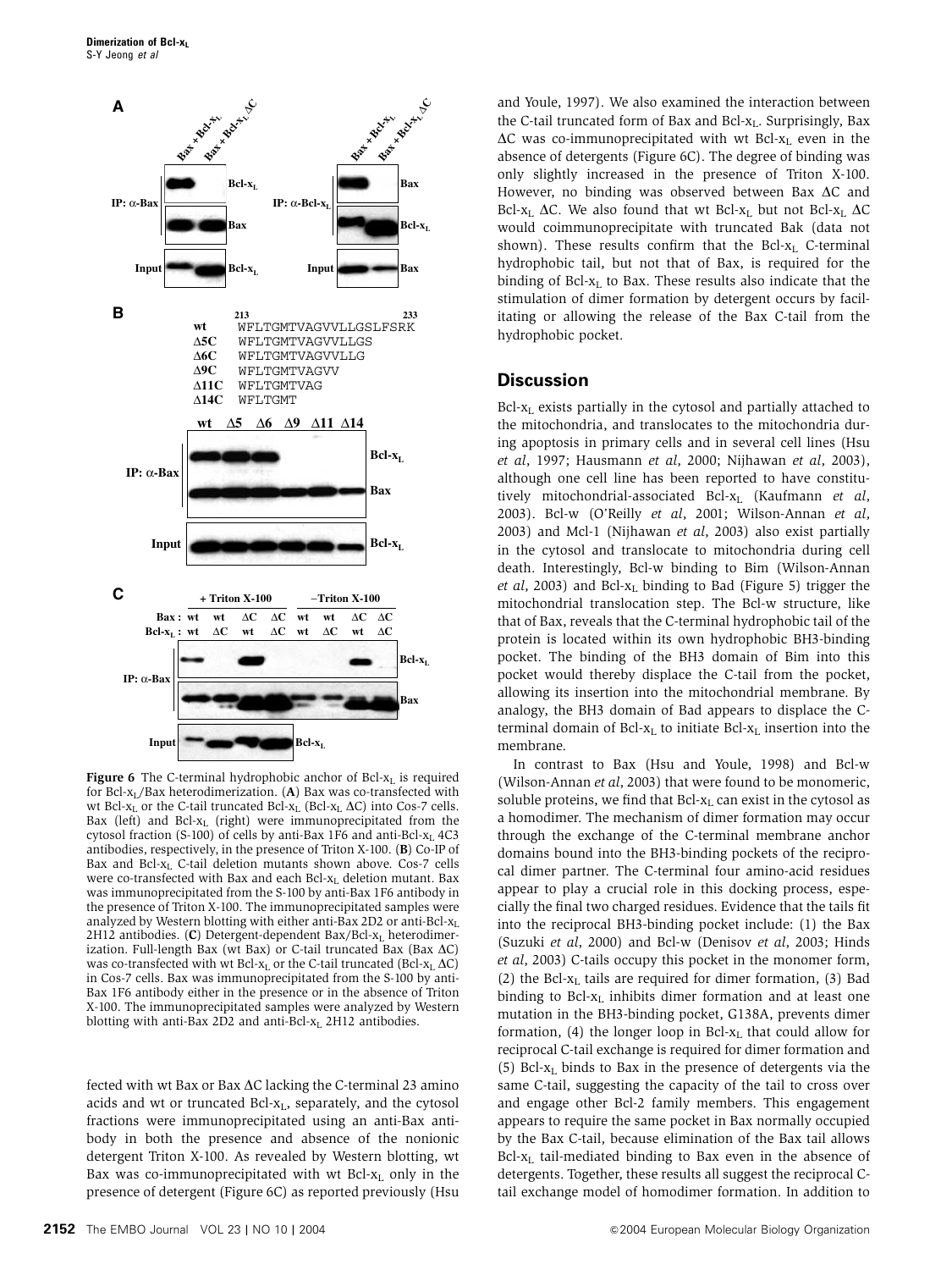the reciprocal tail exchange model, dimers or even higher molecular weight oligomers of Bcl- $x_L$  could be formed by a head-to-tail chain formation, with the C-tail linking to the BH3-binding pockets of the other protein. However, our results cannot rule out other models where the C-tail is important for the other domain or additional domain exchanges between  $Bcl-x<sub>L</sub>$  monomers.

Exchange of subunits or helices is found in other dimeric proteins. Ribonuclease A is a monomer, whereas the close homologue, bovine seminal ribonuclease, is a homodimer with the N-terminal helixes exchanged to form two catalytic active sites (D'Alessio, 1999). Diphtheria toxin has two forms where a monomeric form can exchange subunits to form homodimers (Bennett et al, 1994).

Mutagenesis analysis reveals a correlation between the capability of homodimer formation and the antiapoptotic activity of Bcl-xL. Even though the correlation between the capability of homodimer formation and import competence is more complex as the C-tail is directly involved in both processes (Figure 3), all the mutants that were able to insert into the mitochondrial membrane were found to homodimerize in the cytosol of healthy cells. The sequestration of the hydrophobic part of the protein might be crucial to prevent aggregation of the protein in living cells, keeping protein import competent at all times. Upon apoptosis, the tails presumably disengage, likely due to competition for the BH3-binding pocket with BH3-only proteins, and insert into mitochondrial membranes. Thus far, all the Bcl- $x_L$ structures available were determined with C-terminal truncated versions of  $Bcl-x<sub>L</sub>$ , leaving the BH3-binding pocket empty (Sattler et al, 1997; Petros et al, 2000; Liu et al, 2003). Interestingly, it seems that BH3 domains of various BH3-only proteins, namely Bak, Bad and Bim, interact differently with the BH3-binding pocket of Bcl-xL (Liu et al, 2003).

The recent structure of the  $\text{Bim}/\text{Bcl-}x_L$  complex shows that a long helix of Bim fits into the BH3-binding pocket of Cterminally truncated Bcl- $x_L$  (Liu et al, 2003). The hydrophobic residues of the Bim helix fit across one side of the pocket adjacent to the Bcl- $x_L$  hydrophobic residues in the pocket. As the C-terminal domain of  $Bcl-x<sub>L</sub>$  is homologous to that of Bax, it is plausible that it forms a helix that, like those of Bax and Bcl-w, could fit into this pocket. What we propose is that the C-tail of Bcl- $x_L$  may also fit across into the pocket of another Bcl- $x_L$  protein or Bax. Interestingly, Liu et al (2003) also report that Bcl- $x_L$  binds full-length Bax in the absence of detergents upon deletion of the C-terminal helices 8 and 9 of Bax. This is similar to but distinct from our results. We found binding of Bcl- $x<sub>L</sub>$  to Bax in the absence of detergents upon the deletion of helix 9 without deletion of helix 8. The use of His tags or baculovirus/insect cell expression of Bcl- $x_L$  and Bax by Liu et al (2003) may explain this discrepancy. However, the conclusion that  $Bcl-x<sub>L</sub>$  binding to Bax occurs through the Bax hydrophobic pocket remains the same. The additional finding of ours is that this interaction between  $Bcl-x<sub>L</sub>$  and Bax requires the Bcl- $x_L$  C-tail. Our results are also compatible with the finding that the BH3 domain of Bax is required for heterodimer formation (Wang et al, 1998) as this domain lines the hydrophobic pocket in Bax and the mutations in the BH3 domain of Bax that prevent binding to Bcl- $x_L$  could also disrupt the pocket in Bax, so it cannot receive the C-tail of  $Bcl-x<sub>L</sub>$ . More difficult to reconcile with our results are those of Minn et al (1999). We have confirmed the results in that paper that a mutation in the Bcl- $x_L$  pocket, Y101K, prevents Bcl- $x_L$  binding to Bax but not Bcl- $x_L$  bioactivity. This construct contains the Bcl- $x_L$  C-terminal tail and could engage Bax according to our model. One possible explanation for the failure of this mutant to bind Bax is that the mutation could allow tighter binding of the C-tail of Bcl- $x_L$  into the Bcl- $x_L$ pocket, similar to the localization of the Bax hydrophobic tail in the homologous pocket (Suzuki et al, 2000), and this sequestration of the C-tail could prevent the C-tail from engaging the Bax pocket. Alternately, as we find that more than the C-tail is required for Bcl- $x_L$  to bind Bax because the Bcl- $x_L$  tail fused to GFP does not bind Bax (data not shown), the Y101K mutation may disrupt this additional interaction.

The mechanism of sequestration of the hydrophobic C-tail into a BH3-binding pocket to allow the proteins to remain cytosolic appears to be conserved within the Bcl-2 family, as exemplified by Bax and Bcl-w previously and by Bcl- $x<sub>L</sub>$  in this study. However,  $Bcl-x_L$  is the only member of the family as of yet found to form homodimers in healthy cells. Analysis of chimeras reveals that the length of C-terminal flexible loop in  $Bcl-x_L$  preceding the C-tail appears to play a crucial role in this homodimerization, as well as the C-tail itself. The dimeric nature may explain the especially potent antiapoptotic activity of Bcl-x<sub>L</sub>. Upon apoptosis, a BH3-only protein may disrupt a Bcl- $x_L$  homodimer by binding into one of the BH3binding pockets, releasing two Bcl-x<sub>L</sub> proteins for mitochondrial import, thereby creating a two-to-one ratio of the antiapoptotic Bcl- $x_L$  to the BH3-only protein at the mitochondrial membrane.

Bax and Bak appear to be the final mediators of the apoptotic signal within the Bcl-2 family, based on the powerful loss of apoptosis function seen in the double knockout mice (Wei et al, 2001). Three different models have been proposed recently to account for the role of Bcl-2 family member heterodimer formation in the regulation of Bax and Bak. One model is that certain BH3-only proteins can directly activate Bax and Bak by heterodimer formation. Bcl-2/Bcl- $x_L$ / Bcl-w are proposed to sequester these proteins to prevent apoptosis (Cheng et al, 2001; Rathmell and Thompson, 2002). Alternatively or additionally, a subset of BH3-only proteins could activate apoptosis by displacing other BH3-only proteins from Bcl-2/Bcl- $x_L$ /Bcl-w that in turn activate Bax and Bak (Letai et al, 2002). A third recent model proposes that, following BH3-only protein activation of Bak, Bak can cascade into self-induced oligomerization. Bcl-2 is proposed to block this by binding specifically to the activated conformation of Bak and halt further oligomerization steps (Ruffolo and Shore, 2003). Our finding reported here, that the C-tail of  $Bcl-x<sub>L</sub>$  not only mediates the membrane docking step but also can mediate both homo- and heterodimer formation, adds greatly to the complexity of potential models that could be considered for how Bcl-2 family member dimer formation regulates cell death.

# **Materials and methods**

### **Cell culture and transfection**

Cos-7 green monkey renal epithelial cells and HeLa cells (American Type Culture Collection, Rockville, MD, USA) were grown in Dulbecco's modified Eagle's complete medium (DMEM) supplemented with 10% heat-treated fetal calf serum (FCS), 2 mM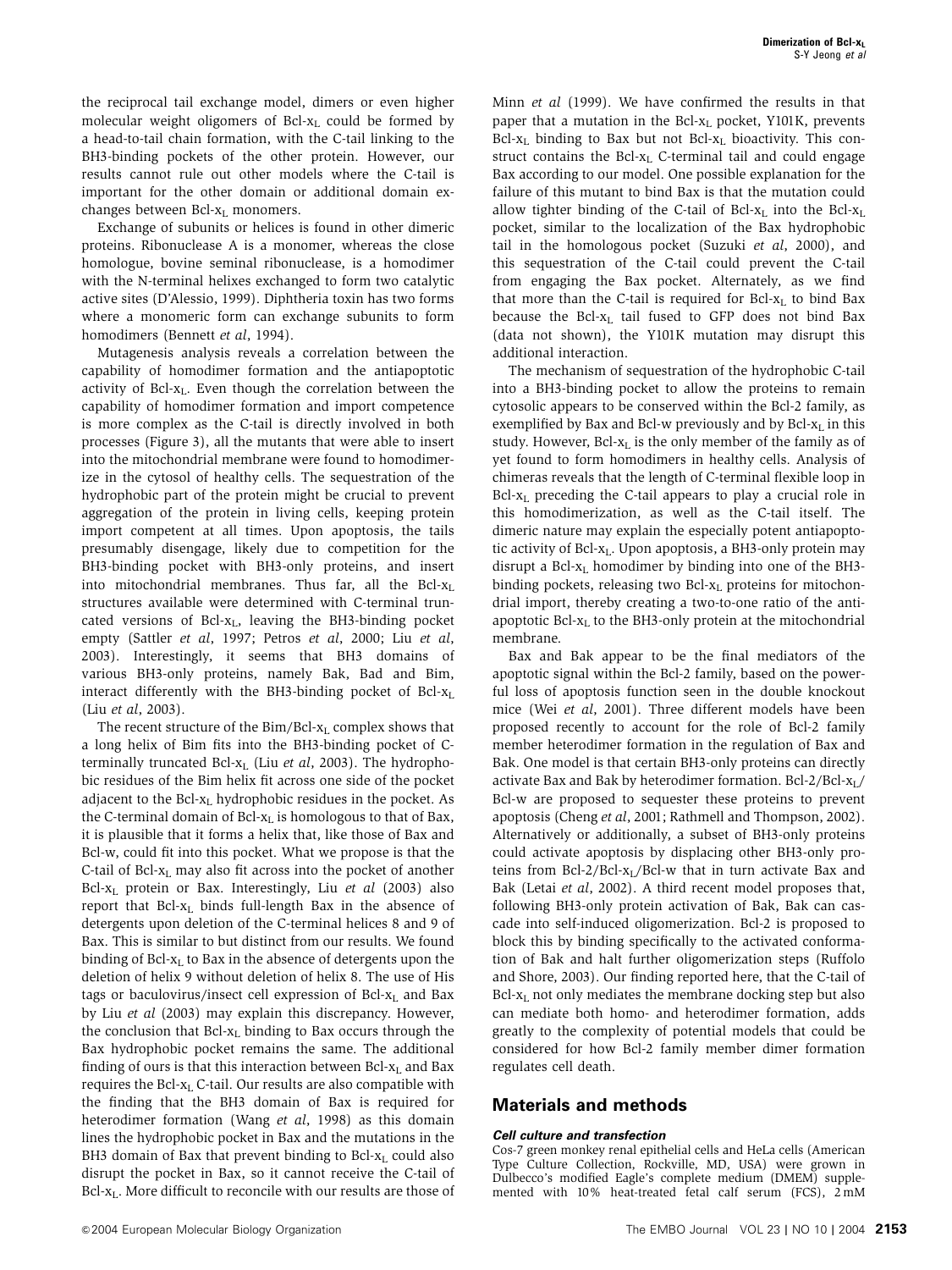glutamine, non-essential amino acids, 2.5 mM sodium pyruvate, 100 U/ml penicillin and 100 μg/ml streptomycin. Jurkat cells (clone E6-1) were obtained from the American Type Culture Collection (Manassas, VA, USA) and were cultured in RPMI 1640 medium supplemented with 10% FCS, 2 mM L-glutamine and 50  $\mu$ M 2-ME. Cells were cultured in T75 flasks at  $37^{\circ}$ C in 5% CO<sub>2</sub>. HeLa and Cos-7 cells were transfected using the FuGENE 6 (Roche) and Jurkat cells were transfected by electroporation (200 V,  $1600 \mu$ F).

#### **Construction of Bcl-xL mutants and chimeras**

Various human Bcl-xL C-tail mutants and chimeras were constructed using PCR with Pfu turbo polymerase (Stratagene). Bcl- $x_L$ point mutants, Y101K and G138A, were constructed using Quik-Change Site-Directed Mutagenesis Kit (Stratagene). PCR products were cloned into pCMV-Tag 3B (Stratagene), pcDNA 3.1 (Invitrogen) and pEYFP-C1 (Clontech). Chimeras were constructed by ligation of two PCR fragments. For construction of chimera 1, fragment A (encoding N-terminal 195 amino acids of Bcl- $x_L$ ) was amplified with primer #1 (5'-TCGAGATCTACCATGTCTCAGAG CAACCGGGAGCT-3') and primer #2 (5'-CATGAGCTCCACAAAAG TATCCCAGCCG-3'), and fragment B (encoding 27 amino acids of Bcl-w C-loop and Bcl- $x_L$  C-tail) was amplified with primer #3 (5'-ATGAGCTCTACGGGGACGGGGCCCTGTGGTTCCTGACGGGCATGAC TGTG-3') and primer #4 (5'-CTGGAATTCATTTCCGACTGAAGAGT GAGCCCAG), using human Bcl-x<sub>L</sub> cDNA as templates. Fragment A and fragment B were digested with BglII and SacI and with SacI and EcoRI, respectively, and then ligated into BglII and EcoRI sites of vectors. For construction of chimera 2, fragment C (encoding N-terminal 213 amino acids of Bcl- $x_L$ ) was amplified with primer #1 and primer #5 -ACCATCGATTGAAGCGTTCCTGGCCCT-3') using human Bcl- $x_L$  cDNA as a template, and fragment D (encoding 37 amino acid of Bcl-w C-tail) was amplified with primer #6 (5'-ATATCGAGAGGAGGCGCGGCGTCTGC) and primer #7 (5'-CAT GAATTCACTTGCTAGCAAAAAAGGCCCCTACAG-3') using human Bcl-w cDNA as a template. Fragments C and D were digested with BglII and TaqI and with TaqI and EcoRI, respectively, and then ligated into BglII and EcoRI sites of vectors.

#### **Subcellular fractionation and gel filtration**

Subcellular fractionation of HeLa cells was performed as described previously (Yang et al, 1997). Briefly, cells were harvested by centrifugation at 750 g for 10 min at 4 $^{\circ}$ C. The cell pellets were washed with ice-cold PBS and resuspended with five volumes of cell lysis buffer (20 mM Hepes-KOH, pH 7.5, 10 mM KCl, 1.5 mM MgCl2, 1 mM EDTA, 1 mM EGTA, 1 mM dithiothreitol and 0.1 mM phenylmethylsulfonyl fluoride (PMSF)) containing 250 mM sucrose. The cells were homogenized with 50 strokes using a Teflon homogenizer, and the homogenates were centrifuged at  $750 g$  for 10 min at  $4^{\circ}$ C. The supernatants were centrifuged at 10 000 g for 15 min at  $4^{\circ}$ C, and the resulting mitochondria pellets were subjected to further analysis. The supernatant was re-centrifuged at 100 000 g for 1 h at  $4^{\circ}$ C and the resulting supernatant (S-100) containing the cytosol  $(1 \text{ mg}/200 \mu l)$  was loaded on a 25 ml Superose 6 column (Amersham-Biosciences) and 0.5 ml fractions were collected. The proteins of each fractions were precipitated with 12%  $(w/v)$  TCA.

#### **Immunoprecipitation and Western blotting**

Transiently transfected Cos-7 cells or HeLa cells were lysed in cell lysis buffer (10 mM HEPES, pH 7.4, 150 mM NaCl) supplemented with protease inhibitors  $(25 \mu g/ml$  PMSF,  $2 \mu g/ml$  leupeptin and  $5 \mu$ g/ml aprotinin). The supernatant cytosolic fraction (S-100) was prepared as described above and used for IP unless otherwise indicated. Monoclonal anti-myc antibody 9B11 (Cell Signaling) was used for IP of myc-Bcl-x<sub>L</sub> according to the manufacturer's instructions. Briefly, the S-100 was mixed with 9B11 antibody (1:1000 dilution) in IP buffer (10 mM HEPES, pH 7.4, 150 mM NaCl and 0.1% BSA supplemented with protease inhibitors) and incubated overnight at  $4^{\circ}$ C with gentle rocking. Protein A Sepharose beads were added and allowed to incubate for 1 h. The unbound proteins were removed by washing the beads three times in IP buffer. The bound proteins were then eluted from the beads with SDS–PAGE sample buffer. Monoclonal anti-Bax 1F6 and anti-Bcl- $x_L$ 4C3 antibodies immobilized onto CNBr-activated Sepharose 4B beads were used for IP of Bax and Bcl- $x_L$ . The S-100 was mixed with antibody beads either in the absence or in the presence of 1.0% Triton X-100 and allowed to incubate for 1 h.

The immunoprecipitated samples were analyzed by Western blotting. SDS–PAGE was carried out on 10–20% polyacrylamide gradient gels. The gels were electroblotted onto Immobilon-P membranes (Milipore). Antibodies used for immunoblotting analysis were: anti-myc antibody (Clontech, 1:100 dilution), anti-Bcl- $x_L$ 2H12 antibody (1:10 diluted culture fluid), anti-human Bcl- $x_L$  4C3 antibody (1:10 diluted culture fluid), anti-mouse Bcl- $x_L$  3D3 antibody (1:10 diluted culture fluid), anti-Bax 2D2 antibody (1:10 diluted culture fluid), anti-Bcl-x<sub>L</sub> L19 antibody (Santa Cruz, 1:2000 dilution) and anti-Bad antibody (Cell Signaling, 1:1000 dilution).

#### **Assessment of apoptosis by Annexin V binding**

Jurkat cells were co-transfected with GFP-Bcl- $x_L$  constructs and Bax. At 12 h after transfection, Jurkat cells were treated with  $100 \mu M$ etoposide (Sigma) for 6 h, stained with biotin-conjugated Annexin V, followed by streptavidin-Cy-chrome (PharMingen), and analyzed by flow cytometry (FACSCaliber) using CellQuest software (Becton Dickinson, San Jose, CA, USA). Transfectants (GFP positive cells) were first gated (FL1 positive cells) and then Annexin V binding among them was analyzed by FL3 (emission of Cy-chrome: 670 nm).

#### **In vitro mitochondrial import**

Mitochondria (1 mg/ml protein) were isolated from either healthy HeLa cells or from early apoptotic HeLa cells incubated for 4 h with  $1.2 \mu$ M staurosporine and incubated in import buffer  $(220 \text{ mM})$ mannitol, 70 mM sucrose, 10 mM Hepes/KOH, pH 7.2, 1 mM MgCl<sub>2</sub>, 1 mM EDTA, 1 mM dithiothreitol) containing 1 mM ATP, 0.1 mM GTP and 5 mM NADH. Import reactions were started by addition of 35S-labeled protein synthesized by in vitro transcription and translation in rabbit reticulocyte lysate (TNT Coupled system, Promega). Alternatively, for co-import experiments, the <sup>35</sup>S-labeled proteins were pre-incubated in import buffer and the import reactions were started by addition of isolated mitochondria. After incubation, the samples were split as described. The mitochondria of one aliquot were recovered by centrifugation (10 min, 10 000 g,  $4^{\circ}$ C) and resuspended in sample buffer, while the proteins of the resulting supernatant were precipitated with 12%  $(w/v)$  TCA. For carbonate extraction, the recovered mitochondria of another aliquot were resuspended in a 0.1 M  $Na_2CO_3$  buffer as described previously (Fujiki et al, 1982), incubated on ice for 30 min and the pellet was recovered by a 30 min centrifugation step at 100 000 g in a Beckman TLA 120.2 rotor.

#### **Confocal microscopy**

Images were captured with a confocal microscope (LSM 510, Carl Zeiss). The excitation wavelengths for YFP and Mitotracker Red CMXRos (Molecular Probes, Inc.) were 514 and 543 nm, respectively.

#### **Supplementary data**

Supplementary data are available at The EMBO Journal Online.

# **Acknowledgements**

We thank Dr Motoshi Suzuki (Biochemistry Section, NINDS) and Dr Juanita C Sharpe (Biochemistry Section, NINDS) for expert technical assistance, and Dr David Huang (The WEHI Institute, Melbourne, Australia) for kindly providing the Bcl-w clone. We also thank Dr Carolyn L Smith (Light Imaging Facility, NINDS) for confocal microscopy, and Drs James W Nagle and Deborah Kauffman (NINDS DNA sequencing facility) for DNA sequencing.